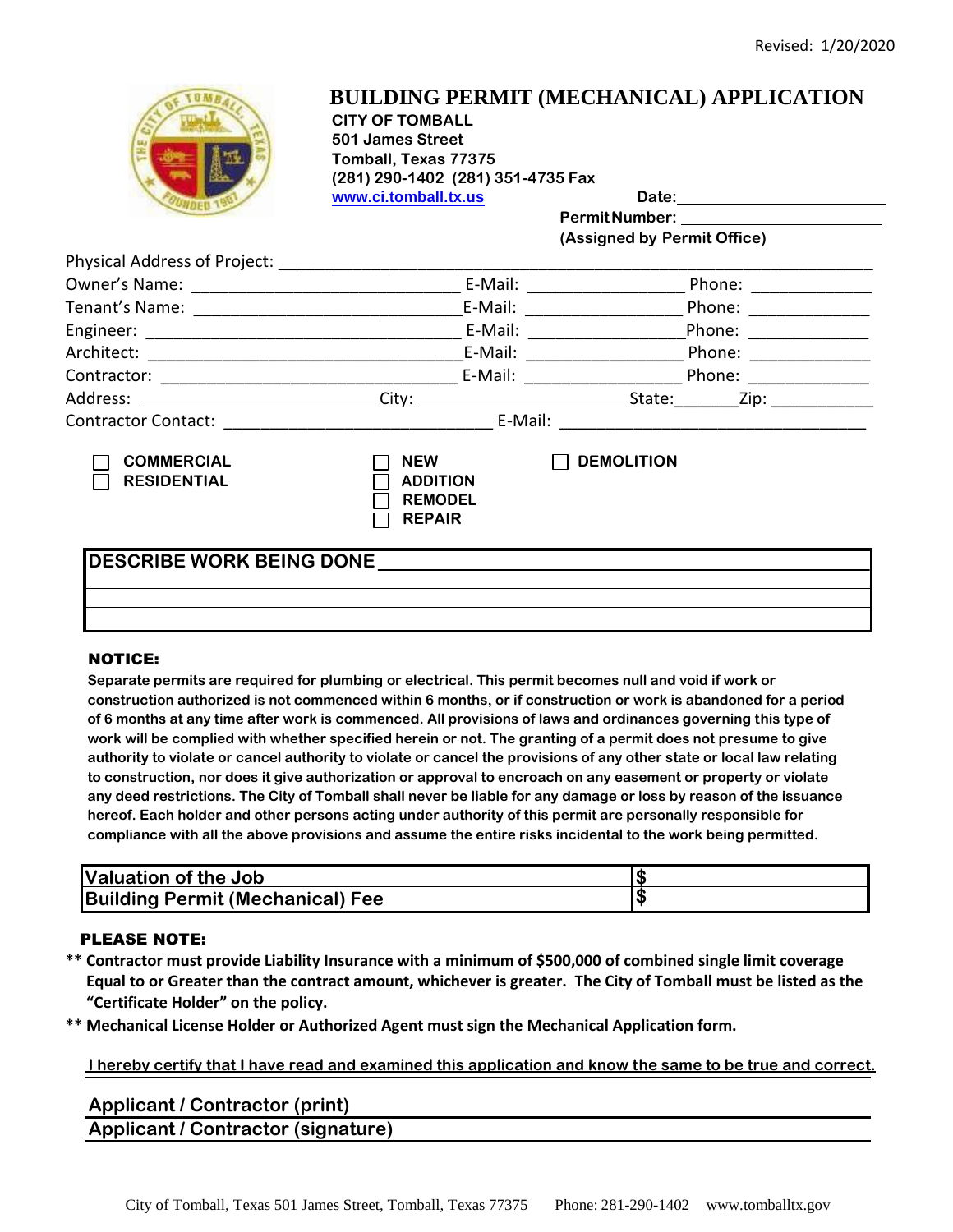# TYPE OF WORK MECHANICAL

## MISCELLANEOUS INFORMATION

| NO. | <b>EQUIPMENT DESCRIPTION</b>    | LIQUID PETROLEUM<br>$GAS^*$ | <b>NATURAL</b><br>$GAS^{**}$<br>(IN 1000'S) | ELECTRIC *** |
|-----|---------------------------------|-----------------------------|---------------------------------------------|--------------|
|     | AIR CONDITIONING<br>Tons        | Gal.                        | <b>BTU</b>                                  | HP           |
|     | REFRIGERATION UNITS             | Gal.                        | <b>BTU</b>                                  | HP           |
|     | <b>FORCED AIR SYSTEMS</b>       | Gal.                        | <b>BTU</b>                                  | $\rm HP$     |
|     | <b>GRAVITY SYSTEMS</b>          | Gal.                        | <b>BTU</b>                                  | $\rm{HP}$    |
|     | <b>CENTRAL HEATING</b><br>Tons  | Gal.                        | <b>BTU</b>                                  | HP           |
|     | <b>FLOOR FURNACES</b>           | Gal.                        | <b>BTU</b>                                  | HP           |
|     | <b>WALL HEATERS</b>             | Gal.                        | <b>BTU</b>                                  | $\rm{HP}$    |
|     | <b>BOIL HEATERS</b>             | Gal.                        | <b>BTU</b>                                  | HP           |
|     | <b>BOILERS</b>                  | Gal.                        | <b>BTU</b>                                  | HP           |
|     | <b>VENTILATION FAN</b>          | Gal.                        | <b>BTU</b>                                  | $\rm HP$     |
|     | <b>RANGE HOOD</b>               | Gal.                        | <b>BTU</b>                                  | HP           |
|     | AIR HANDLING UNIT<br><b>CFM</b> | Gal.                        | <b>BTU</b>                                  | HP           |
|     | <b>INCINERATOR</b>              | Gal.                        | <b>BTU</b>                                  | HP           |
|     | <b>FIREPLACE</b>                | Gal.                        | <b>BTU</b>                                  | HP           |
|     | ROOF LOAD                       | Gal.                        | <b>BTU</b>                                  | HP           |
|     | OTHER FT DUCT WORK              | Gal.                        | <b>BTU</b>                                  | HP           |
|     | <b>TOTAL</b>                    | Gal.                        | <b>BTU</b>                                  | HP           |

\* Measured in Gallons

\*\* Measured in British Thermal Units

\*\*\* Measured by Horse Power

CFM = Cubic Feet per Minute

Payment of permit fees does not guarantee approval of this application. Should the permit application be denied, and there is no violation of any code or law of the City of Tomball, the fees will be refunded via the City's Accounts Payable Department. By signing the front of this form I agree to follow the Code of Ordinances for the City of Tomball and any associated laws applicable in the city of Tomball, Harris County and the State of Texas. The insured master must have current records documenting licenses and insurance on file with the City of Tomball Permit Department.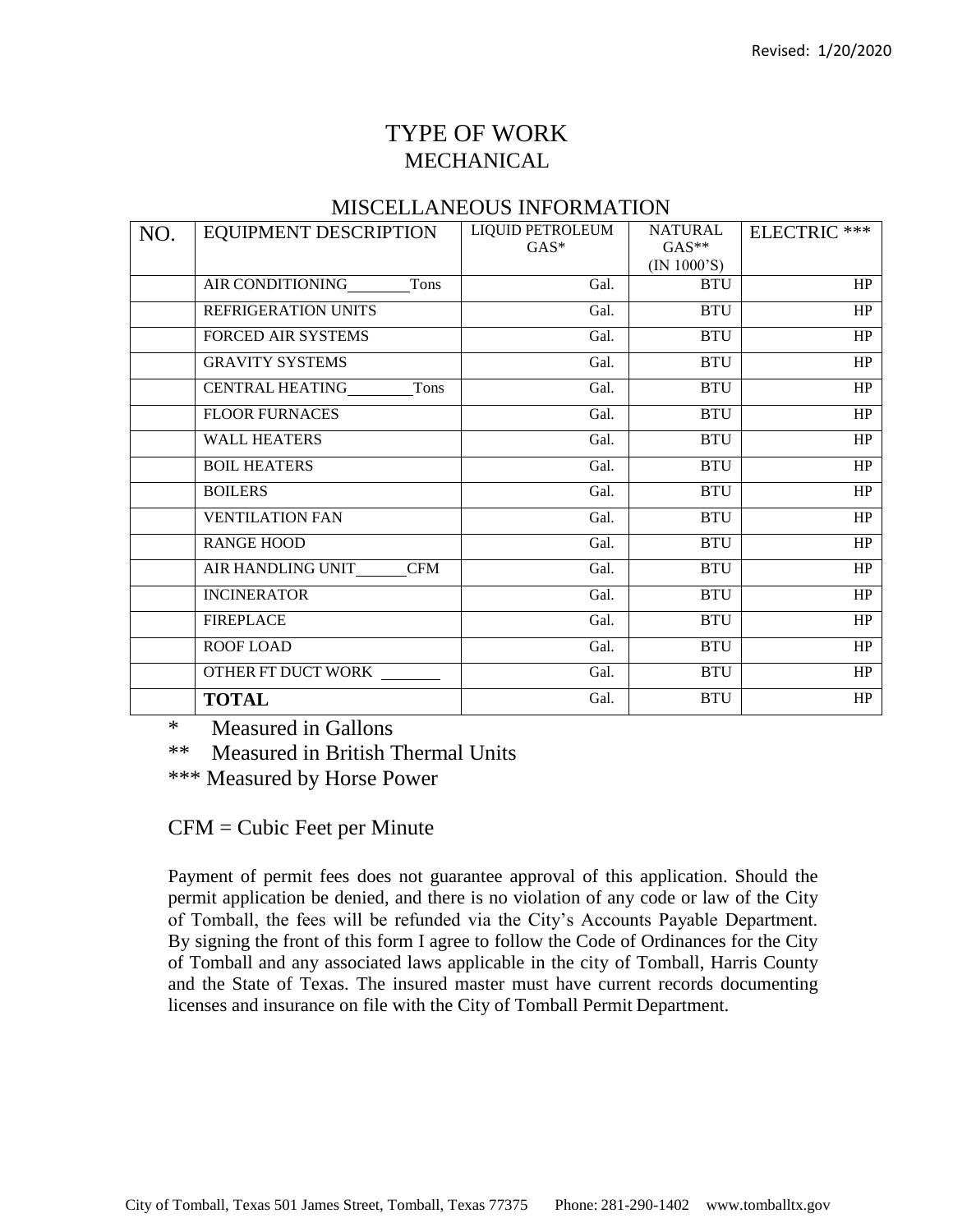# **BUILDING PERMIT (MECHANICAL) FEES**

Use this formula to figure the Mechanical Permit fee based on the valuation of the job.

## **Initial Fee**

### **Additional Fees**

Fee for inspecting heating, ventilating, ductwork, air-conditioning and refrigeration systems shall be \$20.00 for the first \$1,000, or fraction thereof, of valuation of the installation plus \$6.00 for each additional \$1,000 or fraction thereof.

Fee for inspecting repairs, alterations and additions to an existing system shall be \$6.00 plus \$3.00 for each \$1,000 or fraction thereof.

| Fee for inspecting boilers (based upon Btu input): |  |
|----------------------------------------------------|--|
|                                                    |  |
|                                                    |  |
|                                                    |  |
|                                                    |  |
|                                                    |  |

## **FEE FOR REINSPECTION**

In case it becomes necessary to make a reinspection of a heating, ventilation, air conditioning or refrigeration system, or boiler installation, the installer of such equipment shall pay a reinspection fee of \$25.00.

## **SELF-CONTAINED UNITS LESS THAN TWO TONS**

In all buildings, except one and two family dwellings, where self-contained air conditioning units of less than two tons are to be installed, the fee charged shall be that for the total cost of all units combined (see Additional Fees, above, for rate).